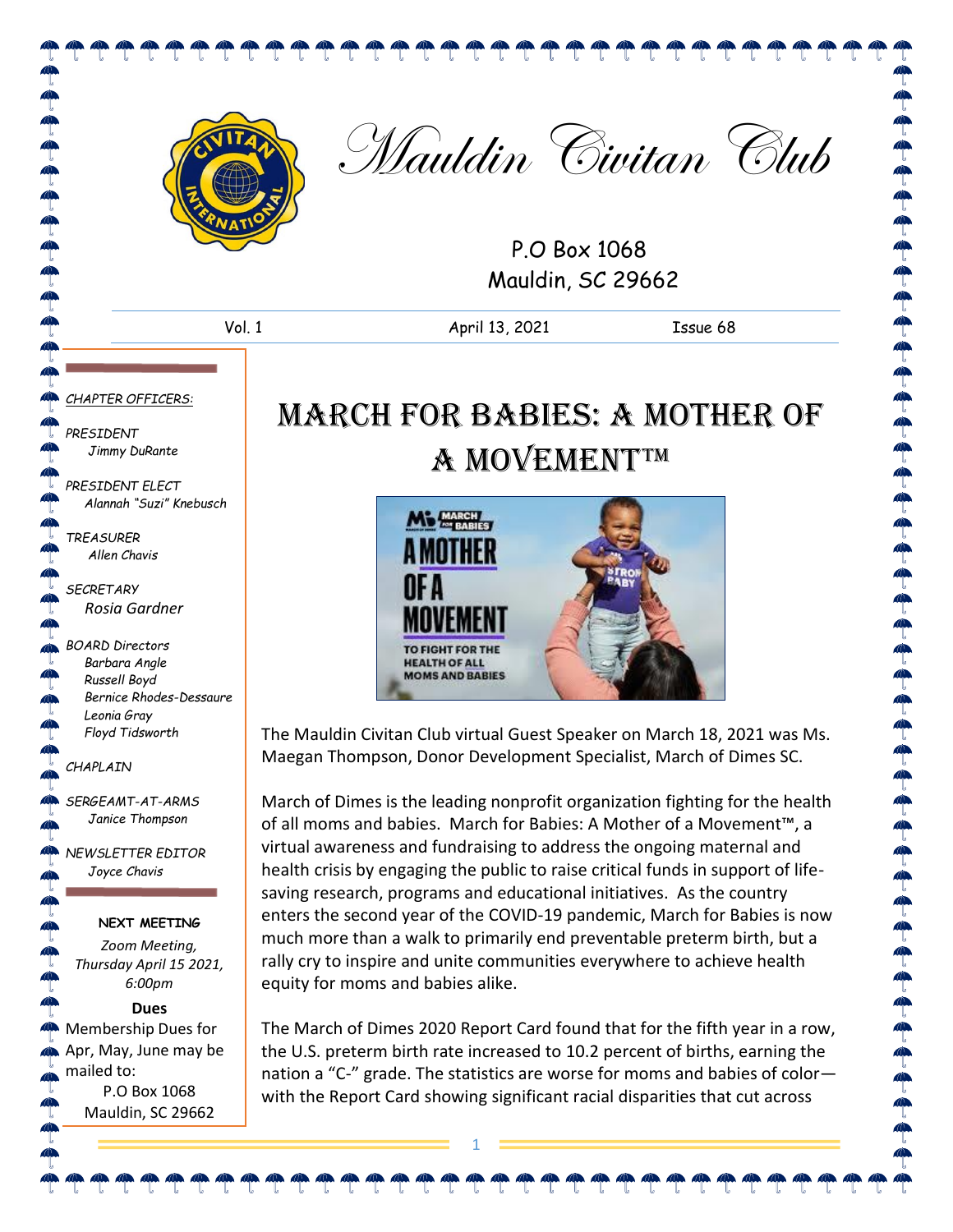### maternal and infant health. Women of color are up to 50 percent more likely to give birth preterm and their children face up to a 130 percent higher infant death rate. Additionally, Black and American Indian/Alaskan Native women are up to three times more likely to die from pregnancy related complications compared to White women. March for Babies will bring communities together virtually for a variety of team building activities and fundraising challenges. Together, participants will unite to honor motherhood, babies and families in addition to supporting the March of Dimes mission.

Ms. Thompson at the end of her presentation challenged the Mauldin Civitan Club to surpass their goal from 2020.

Suzi Knebusch, President-Elect, thanked Ms. Thompson of behalf of the Mauldin Civitan Club for her presentation and advised that the Mauldin Civitan Club had already challenged to do better in 2021 than 2020.



The march is virtual this year but the help for the babies is face to face. Mauldin Civitan Club will participate at Greenville SC on 04/30/2021 for March for Babies virtual celebration.



## *RONALD MCDONALD HOUSE OF THE CAROLINAS*

2



March 6-13, 2021 Barbara Angle and Suzi Knebusch represented Mauldin Civitan Club in the RMH SUPER HEROES IN SCRUBS VIRTUAL 5K to honor the Superheroes in the Greenville Health System for all of the lives they saved fighting Covid-19. They walked 6.2 miles during the week and some of that walking was done at our Mauldin Cultural Center while checking out the sculptures on display along the sidewalk. Suzi and Barbara raised \$125 plus the entry fee for Ronald McDonald House of the Carolinas! YAAAY!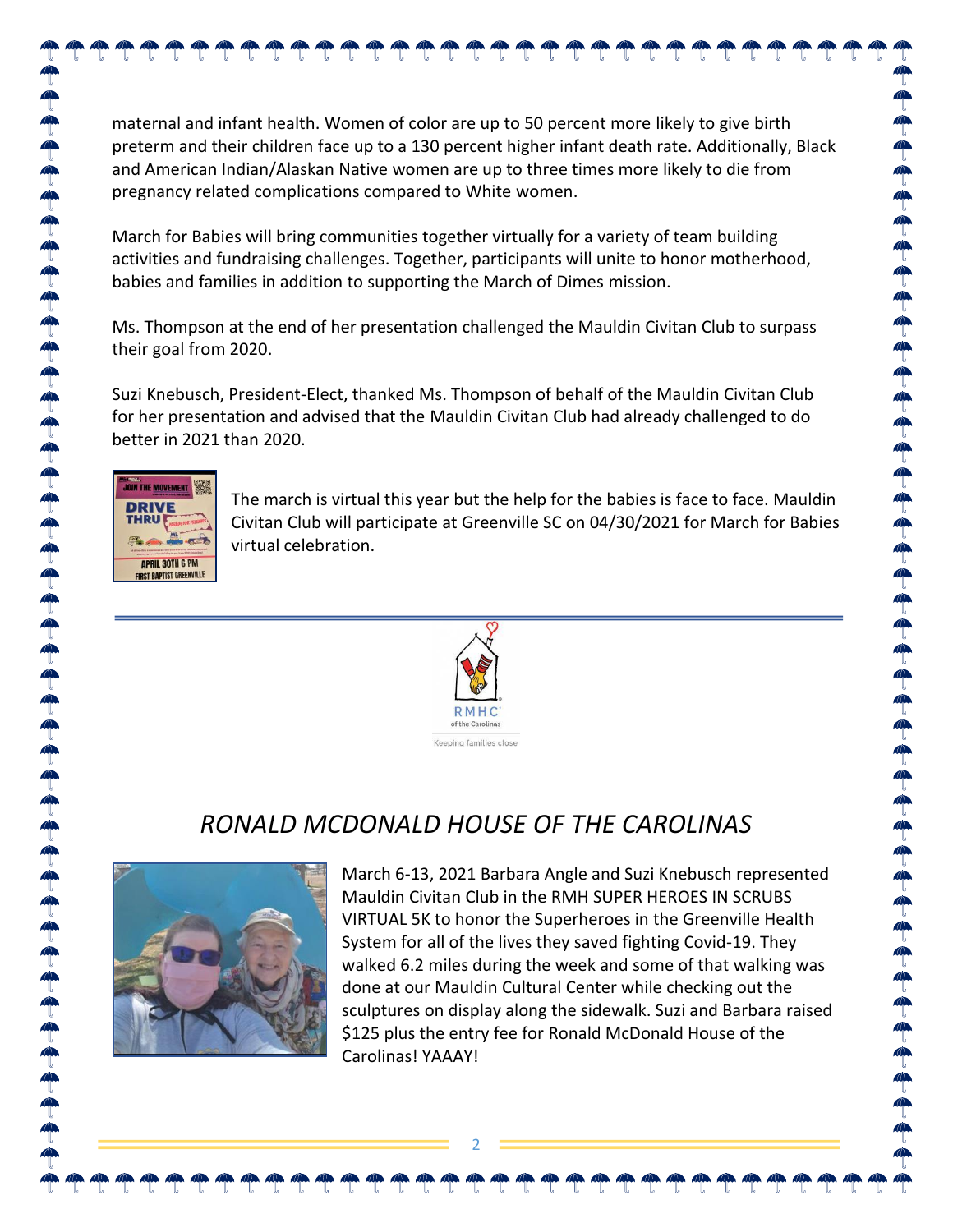### *Community News*

Hughes [Investments,](https://www.hughesinvestments.com/) Inc. and the City of Mauldin hosted a Groundbreaking Ceremony at 11:00AM on Thursday April 8, 2021 to commemorate the commencement of construction at [BridgeWay](https://www.bridgewaystation.com/) Station, an immersive master planned, mixed-use development in Mauldin, South Carolina. The Honorable Henry McMaster, Governor of South Carolina, United States Senator Lindsey Graham, Congressman William Timmons, Greenville County Council Chairman Willis Meadows, and Mauldin Mayor Terry Merritt were among those in attendance.

BridgeWay Station will be a multi-phase, mixed-use development. In addition to the 500,000+ square feet of surrounding condominiums and office space previously developed by Hughes Investments, the first phase of development will include:

- 68,939 square feet of retail
- 210,824 square feet of residential
- Approximately 73,000 square feet of office
- Approximately 81,000 square feet of institutional development
- 24,691 square feet of plaza and pavilion public space; and,
- 5+ acres of parks connected to the Swamp Rabbit Trail

Future phases of development on the approximately 80-acre site may exceed 2,500,000 square feet. With a focus on parks, plazas, towers, fully utilized rooftops, outdoor dining, and outdoor entertainment space, BridgeWay will meaningfully cultivate the most successful, safe, and highly desired components of large-scale, mixed-use developments to create a pedestrianoriented, vibrant community.

 $40.40$ 

BridgeWay Station will be the first New Town Center development in the Upstate. Beyond a diverse tenant mix, and through public/private partnerships, the development will offer unique placemaking architectural elements, fueled by local developer insight combined with international inspiration. The development will create thousands of new jobs, including over 1,000 new jobs in its first phase, and will serve as a catalyst for economic empowerment, boast new entrepreneurs, and create a highly desirable civic destination.

The significance of these actions can only be measured in the impact to a community where the market has long been underserved and underdeveloped. With nothing else like it, Hughes Investments, Inc. and the City of Mauldin hope that BridgeWay will enrich the lives of its residents as well as visitors from all corners of the city, state, region, and beyond.

During the Groundbreaking Ceremony, Mayor of Mauldin, Terry Merritt, unveiled the architectural design of the new pedestrian bridge that will span I-385 and connect the Swamp Rabbit Trail to BridgeWay Station. The construction of a .25-mile section of trail that will connect existing walking paths along E. Butler Road to the pedestrian bridge is nearing completion. The City is exploring additional trail routes to extend the trail to Simpsonville, Fountain Inn, and beyond.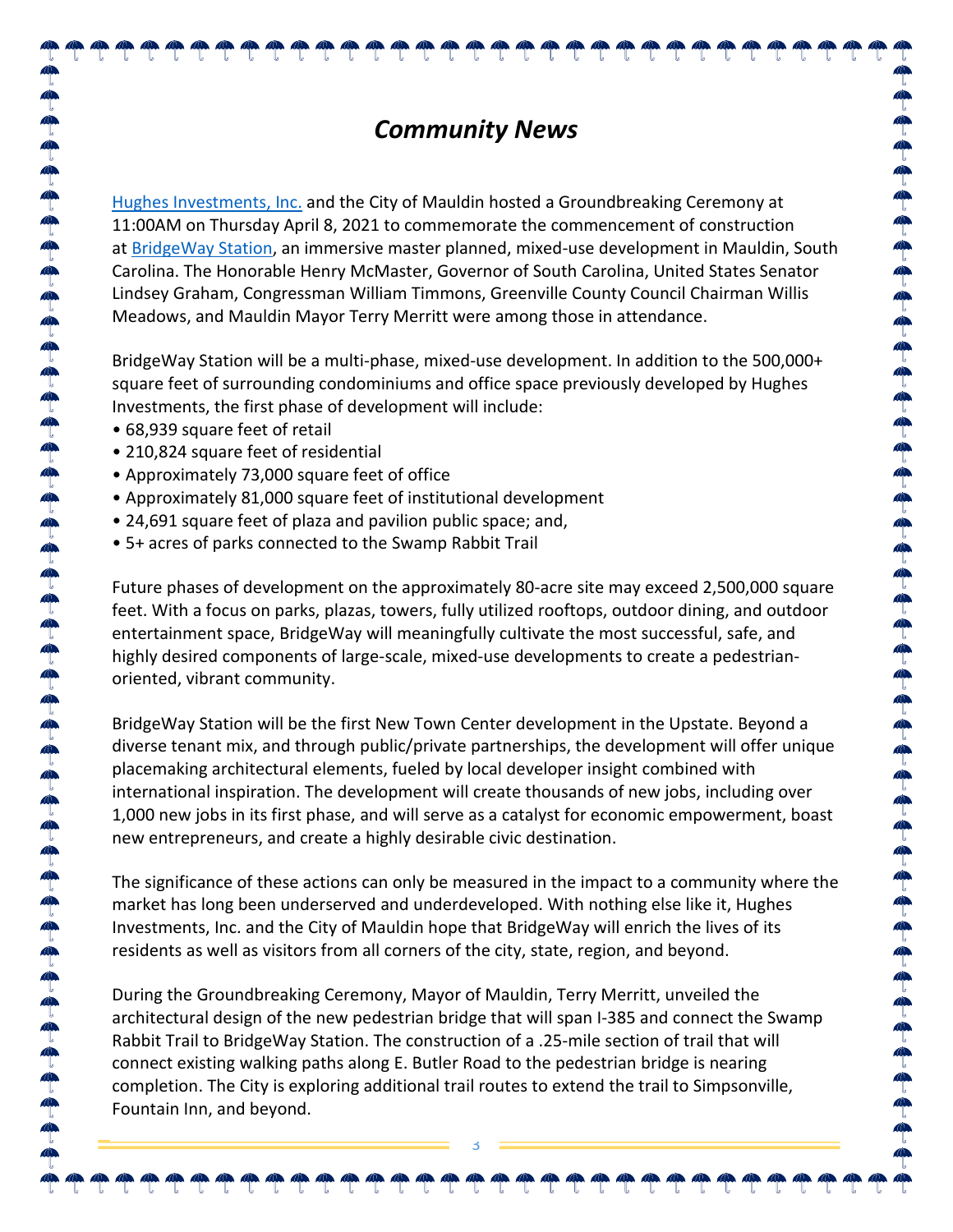Phase one is expected to be completed in Q4 2022.

 $\mathbb{Z}$  $\mathbb{Z}$  $\mathbb{R}$  $\mathbb{R}$  $\mathbb{Z}$ 

BridgeWay Station and the City of Mauldin's pedestrian bridge are located at 1000 BridgeWay Boulevard (formerly Centerpointe Boulevard), Simpsonville, SC 29681.

 $\mathbb{Z}$  $\mathbb{Z}$ 

 $\bullet$ 

 $\mathbb{Z}$ 

an an an an

 $4$  $\mathbb{Z}$   $\mathbb{Z}$ 

 $\mathbb{Z}$ 

### *Happy Birthday!*

| Rosía Gardner                  | Apríl 1         |
|--------------------------------|-----------------|
| Curtis Pressley                | Apríl 11        |
| Joyce Chavis                   | $Arr\hat{i}$ 12 |
| <b>Bernice Rhodes Dessaure</b> | Apríl 16        |
| Allen Chavis                   | Apríl 26        |

4

 $\mathbb{Z}$